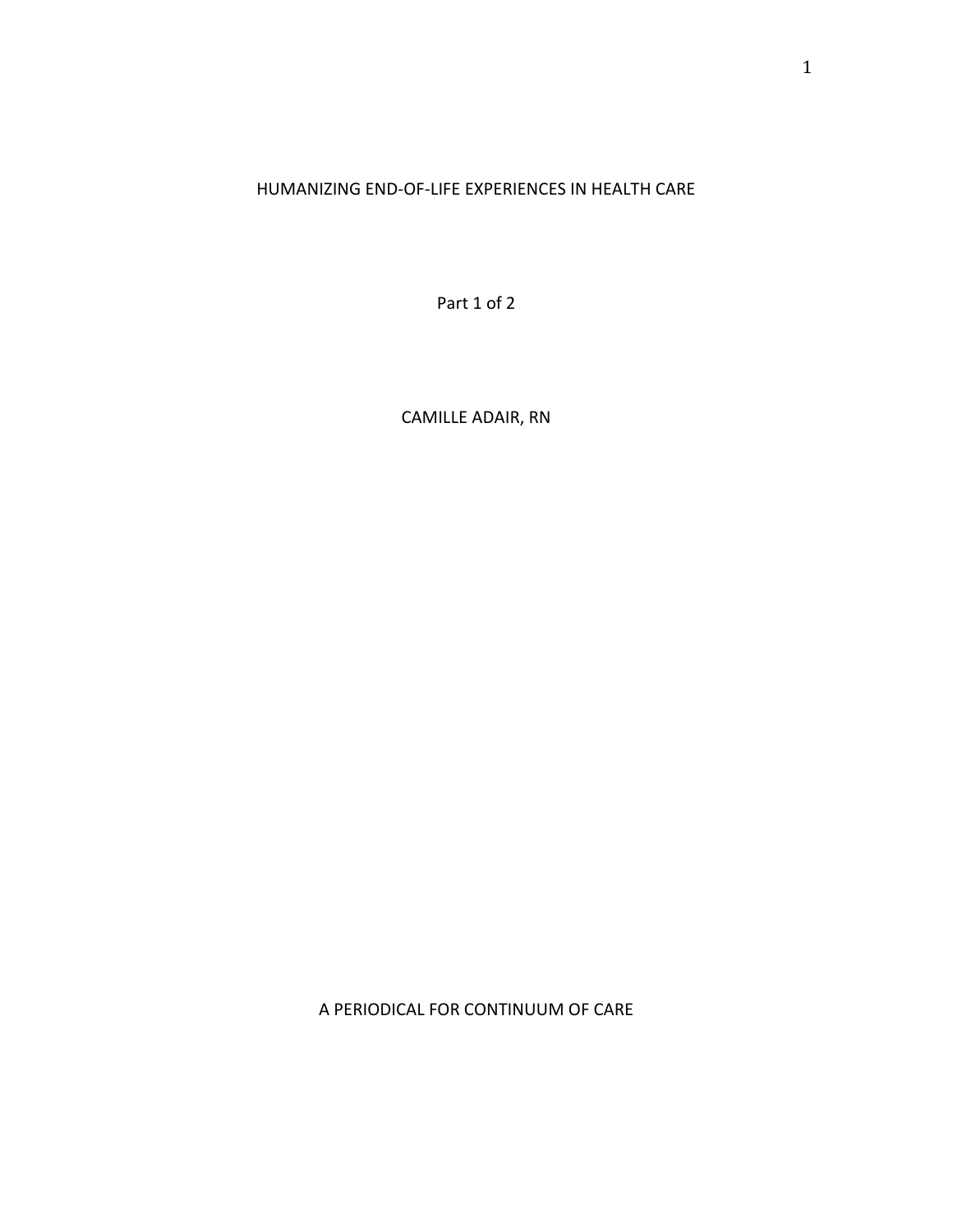#### PART 1

### EXPLORING THE NEED TO HUMANIZE END-OF-LIFE CARE

In an age of increasing caseloads and growing emphasis on compliance and productivity, health care professionals, clients and their families face mounting stressors, making therapeutic and human interactions less frequent and more challenging to facilitate.

The desire to engage in the art of caring is a growing desire among patients, families and health care professionals. End-of-life care calls for an even greater sensitivity to the needs of all people involved as our cure oriented health care culture lacks the training and orientation that is called for as people enter the natural part of life, that is dying.

The following information comes from interviews and narration from the Solace Teachings: Life Awareness, End-of-Life Education documentary films, created by Camille Adair, RN.

In 2011, the first Baby Boomers turned 65. What we will experience in the next several *decades has been termed by some as the Silver Tsunami. The aging population will change the way we live and will change the way we die.* 

*The imbalance between the growing aging population, and the shrinking healthcare workforce will intensify over the next 30 years. The rapidly changing demographics are contributing to an Inverse Demographic Healthcare Change (IDHC) where health care workers are shrinking in proportion to the aging population, a population that will increasingly need care.*

*The modern world's aversion to the sick, elderly and dying has made these vulnerable populations the untouchables of the western world. Hypnotized by the media's focus on youth and glamor, America's integrity and intactness are threatened as society sacrifices the wisdom that comes with age. This disconnection is reflected not only in the quality of our lives but also in the cultural and economic realities that face the United States. Camille Adair, RN*

The proportion of older persons is projected to more than double worldwide over the next half century. New Mexico, in particular, faces the following challenges:

- Second highest poverty rate in the nation
- Second highest rate of uninsured
- Hispanic and American Indian adults are over twice as likely to be without health insurance coverage as whites.
- Native Americans lack a consistent health benefits package.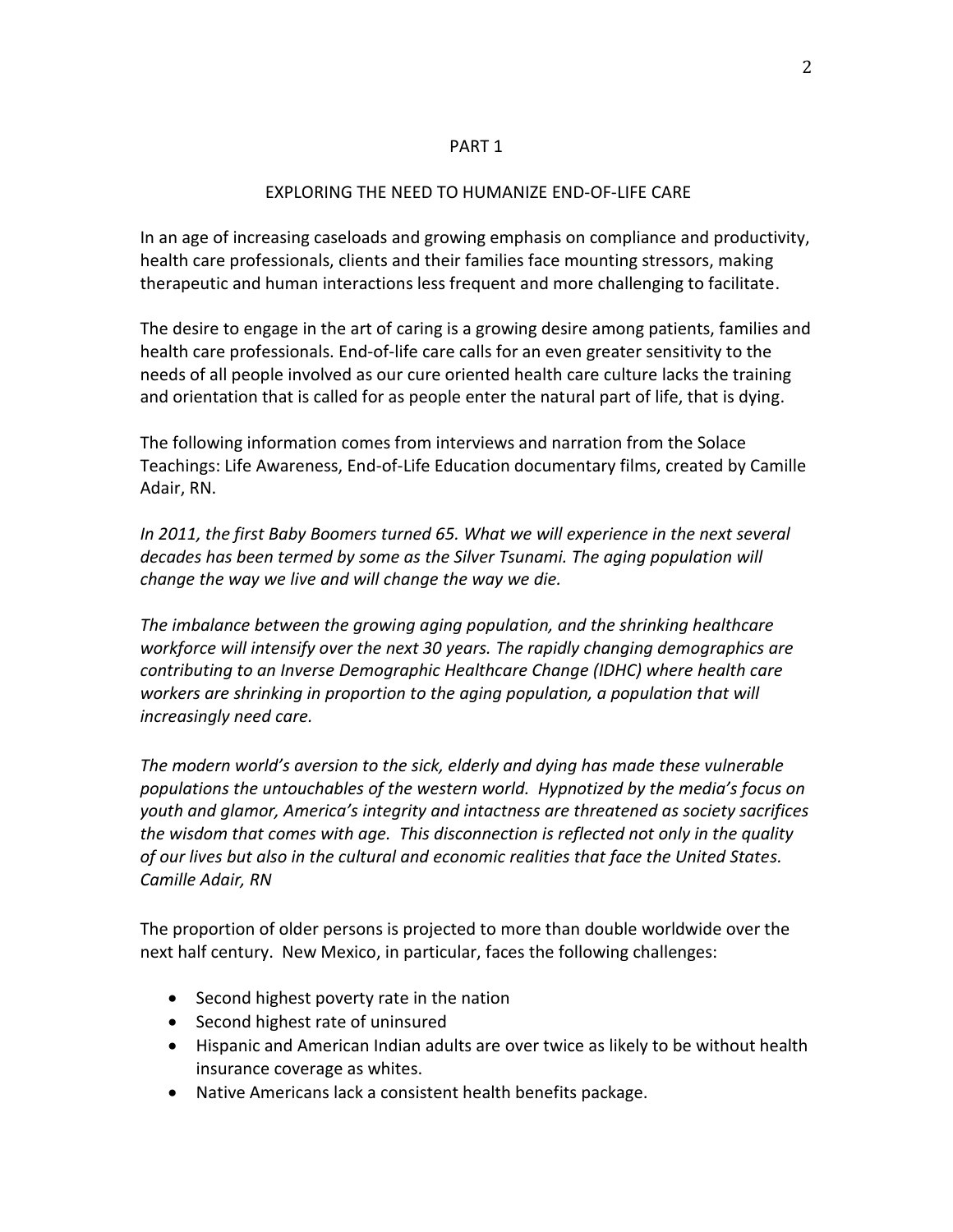- The health workforce is neither diverse nor culturally competent. Minorities make up 59 percent of the population, but only 11 percent of the nursing workforce.
- Our rapidly changing environment, including demographic shifts, will have major implications in health for the people and communities of New Mexico.
- The largest percent increase (in the aging population) from 2000 to 2010 was among those 60 years to 64 years, at 5.8 percent. By 2030, the state will rank fourth in the nation in percentage of population age 65 and older; currently New Mexico is 39th.
- Thirty-two of the state's 33 counties are defined as Health Professional Shortage areas. Con Alma Health Equity Key Findings 2012. Conalma.org

# WHERE DO WE GO FROM HERE? LEARNING FROM THE LEADERS WHO LISTEN

Many ancient cultures and wisdom traditions experience their relationship to death as a path for spiritual growth and awakening. The call of the contemporary world is to awaken those parts of ourselves that have an inherent understanding of the sacredness of birth and death and to work on ourselves so that we may discover meaning, compassion, forgiveness and love in our lives, which are also the human abilities that support quality end-of-life care.

The following are excerpts from the Solace Teachings documentary, Humanizing Health Care: A Hospice & Palliative Care Perspective. The physicians who were interviewed are devoted to care of the dying and leading a humanized approach to health care.

*In my mind as I understand hospice history, mid-70s in this country, it was very much a counter-cultural movement, per se. It was a movement. I think that's a really accurate*  word, a philosophical underpinning, and was an answer to some of the problems of *medicine. It was a non-medical model and sometimes even an anti-medical model. There was some tension.*

*So I was interested in revisiting that because I believe that was very relevant in the 1970s, 80s, and early 90s, but I also believe very strongly in what academic palliative care has done since the mid-90s. I think the field has grown up considerably. So I don't think it's as relevant to be anti-medical anymore. Certainly there's a point, counterpoint, but I think if we're trying to really serve the public, it's a futile argument. So I think in my mind, the time is right – either in my own development or historically, the time is right to bridge medicine with the more grassroots efforts of hospice.*

*So, in my mind, there is a third phase of hospice in this country; first, grassroots; then the medical model; and now some amalgam of the two. So my real goal with this in-hospice*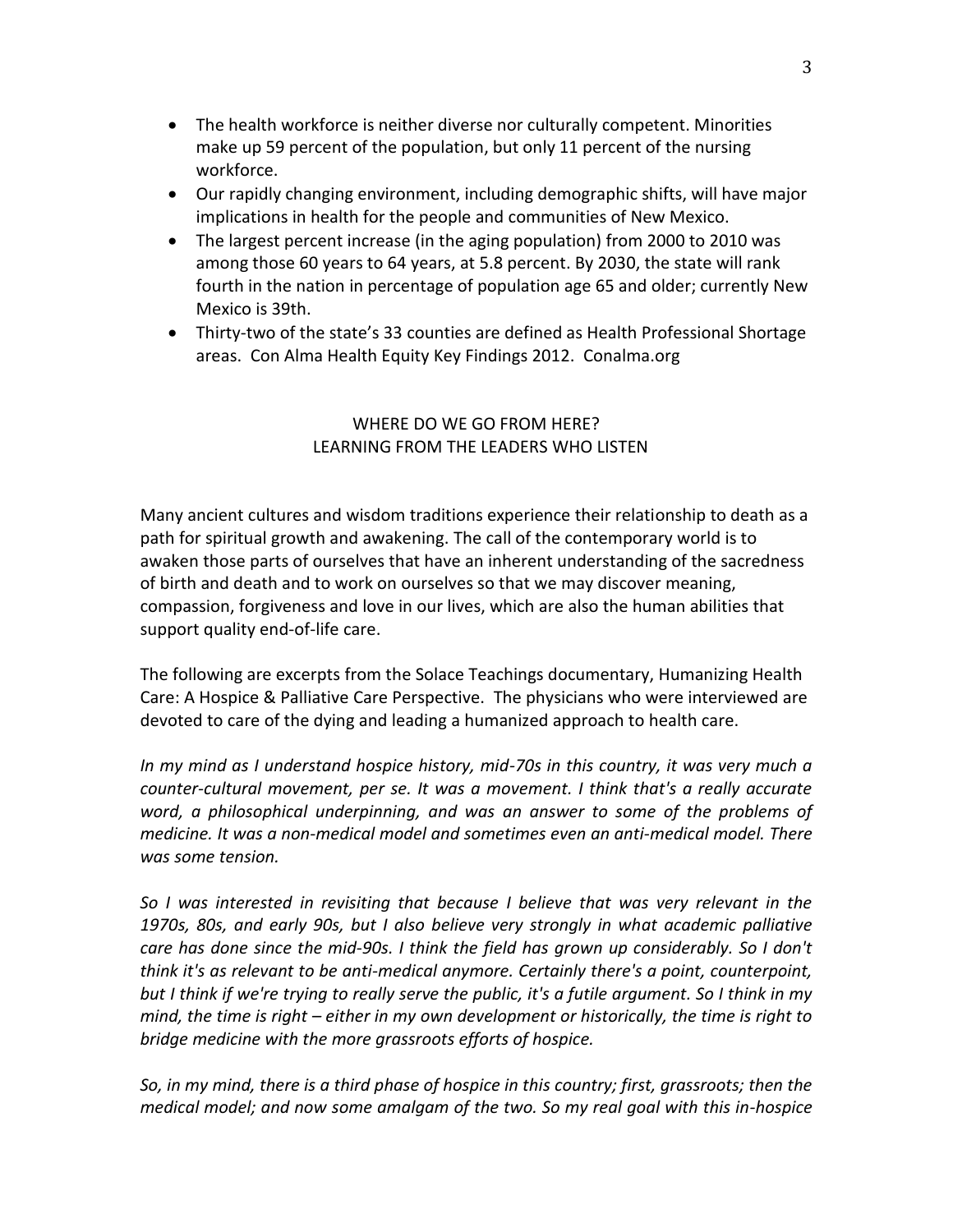*project (Zen Hospice Project) is to bridge the social with the medical models of care and to open up the possibilities that death offers us, that our own mortality offers us, the reprioritization that living with our own mortality offers us, the reexamination of our life as individuals but more important, in communion with each other. Bruce (BJ) Miller, MD*

*Any physician who's now in practice caring well – wanting to care well for people with a serious illness frankly needs to acknowledge that in all likelihood, their medical school training, their residency training, their fellowship did not fully prepare them to do the job that they're now expected to do, which is to bring the very best diagnostics, and command of the physiology and the biochemistry, and the physical and pharmacological treatments we have available while simultaneously holding in their minds that this is a whole person with a family, and that this person is scared, and does not want to die. Despite all of the power of our medical armamentarium, this person in front of us remains mortal and because they're mortal, at some point in time, more treatment will not be better care. At some point in time, more treatment will likely not be in their best interests*

*Therefore, our job, as physicians, is to give them the best care possible but to do that, we need to know what that means for the person, what their priorities are, what their values are, we also have to work with them in knowing how would this story of your rich life end so that if you were the reader rather than the protagonist, you would close the book feeling this life ended well. What does that look like? Help me understand so that I can be a better doctor for you.*

*But in fact, for some people, and I think more than we recognize, at some point in an advanced, progressive illness, something gets unhinged and to actually assess somebody's quality of life, you have to ask them.* 

*I* spent time in England in the early 90s studying hospice care. I went to Bath in England *and spent a month at an in-patient hospice unit, and in the community, and a little time at St. Christopher's. When I was spending a day with a general practitioner, a GP, in the community in Bath, I heard this phrase. After we saw a patient who had advanced cancer, the doctor said, "How was your pain this week? How are you doing on the new morphine tablets? How are your bowels working?" He said, "I understand your family came down from the Cotswold's last weekend and you had a houseful. How did that go?" She kept saying, "Oh, fine, things went fine."* 

*Then he leaned forward, and made eye contact, and very quietly said, "And how are you within yourself?" Wow. I'd never heard that phrase, and I heard him use it several times that day. I saw people who had been quite stoical begin to soften and sometimes break down. "Oh, Doctor, I don't know. If things get any worse, I just don't know what we're going to do. I don't know how we're going to hold it together."*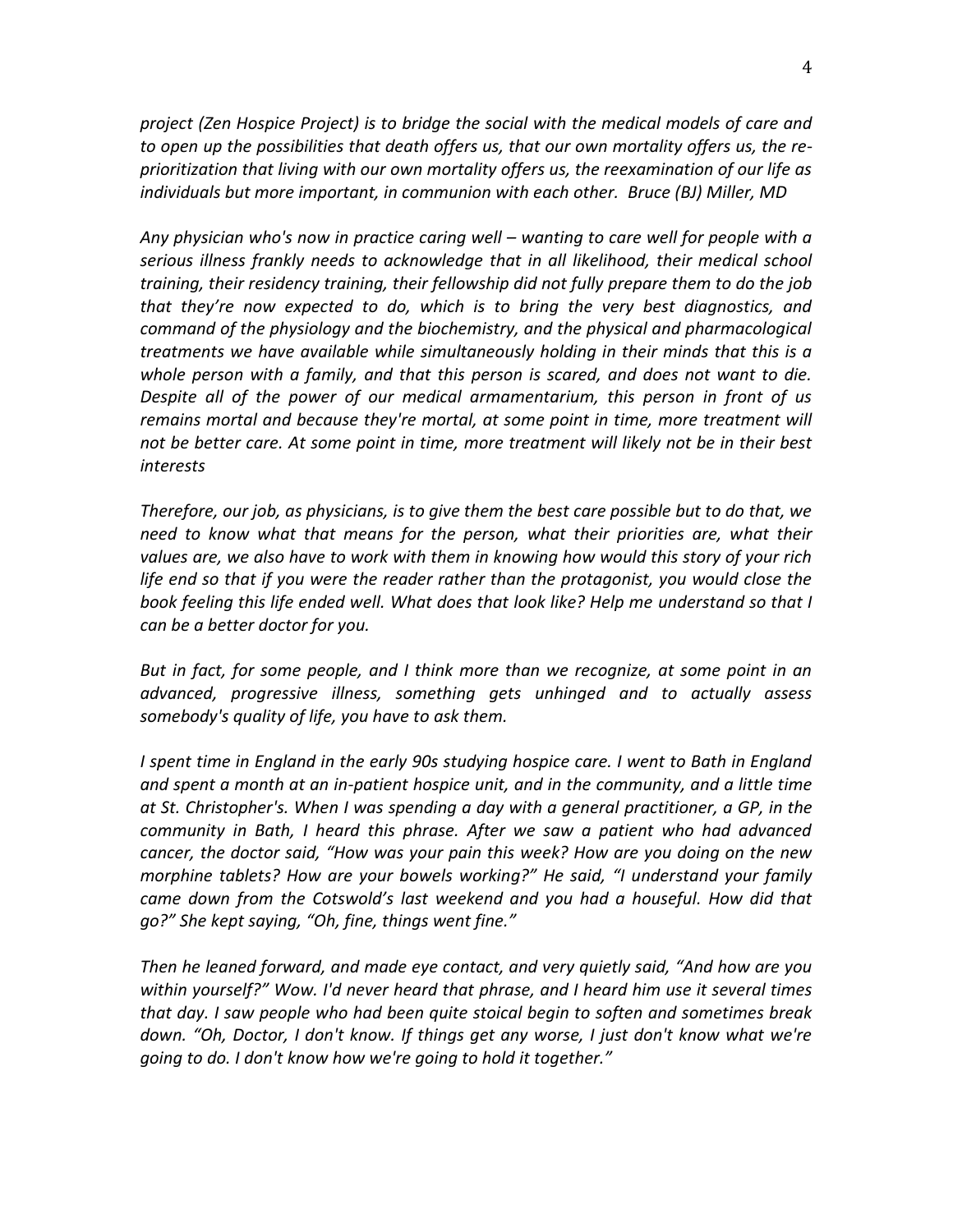*At other times, I saw people who were dealing with substantial levels of symptom burden and psychosocial stress look straight at the doctor and say, "We're doing okay. I'm feeling okay. We're well. We're supporting one another. This is no fun, but we're going to get through this," and I thought, how do we measure that? That's what I'm interested in. I'm still asking that question, by the way, but working on it. Ira Byock, MD*

*So I think about really listening to where the patient is at, that's the piece that is so different in hospice, because so much of medicine has its own agenda. When you have a diagnosis, then a physician can so easily – or any healthcare provider – so easily walk in with a clear understanding of what needs to happen. Here, these are the things you need to do next. You need to go and get blood work. You need to go do this. It's a list. You could look it up in a book and there it would be.* 

*Hospice is not like that, not that those things don't exist, but it's really about being in the presence of what is happening for the person and their community and family. It is a huge difference. It's such a fundamental difference that often, I think it takes people who are transitioning from primary care or other disciplines in medicine, transitioning to hospice a lot of working through their own internal pieces until they can grasp that and really be present to it. I find myself still going back there to this place of, "I know what we need to do. Oh, wait, that's not exactly what we need to do." Being here, that's really the piece.*

*I set myself the task of thinking what are the questions I could ask, or how could I be present to really hear what's going on? It's a huge piece. That's really a task and learning in itself. Most commonly by the time I come there, somebody already has a diagnosis. When I think to speak to people, one of the main things I try and do is just acknowledge how hard this is. I find I use that word a lot, how hard this must be, because really it may be many other things; it may be sad; it may make you angry, but it's certainly challenging and therefore hard. So I often just start there, how hard this must be.* 

*It's always where we need to start is right where somebody's at. That may be about their family, or it may be about something so unrelated I could never have guessed it if I were just approaching it from my own perspective. So really trying my best to hear where the patient is at and whoever is with them also, because they often carry their own agenda, and that's really important to address, as well. Otherwise, you've missed something, and the patient knows it, and the other person in the room knows it, and you missed it, right? So really listening for anything that may be there that needs to be addressed before being able to move into the full implications of this diagnosis. Karin Thron, MD*

*I really just want to take a few minutes, five or more minutes, not much, though, and find out a little bit about who you are as a person. I've been through your chart; I spent nearly an hour with your chart before coming down to see you today, and I know a lot about the diagnoses that you've had, the tests and previous treatments you've been*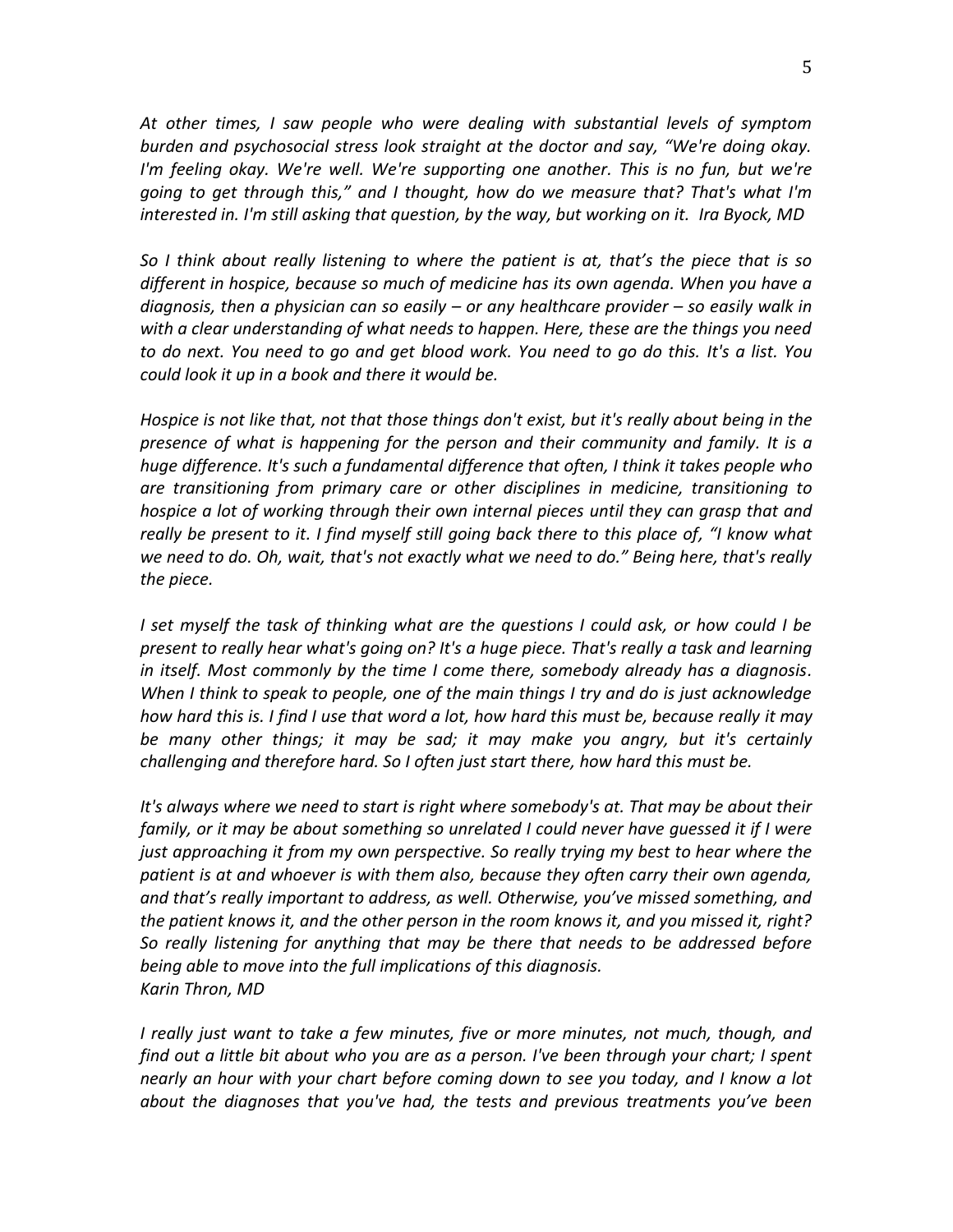*through, and you've been through a lot. The chart doesn't tell me much at all about who you are as a person.*

*I'd like to just pause and find out a little bit about who you are. I don't even know where you grew up. Can we start there? Where'd you grow up? I find that the more I can do that, when I don't start with the physiological or don't go right to the, "I understand that you're struggling about questions about whether to have the tumors in your liver excised or taken out at surgery, and that's a hard decision and we can talk about that. I'd love to know what you're feeling about that." That's premature. I first need to know who this person is and in doing so, frankly, first, it takes about five minutes. It doesn't take me a long time. When I say this in grand rounds or if I'm talking at a medical surgical conference, not uncommonly, a hand will go up and someone will say, "Dr. Byock, that's really good. You can do that, but we don't have the time to do that." Horse pucky, as if my pager isn't constantly going off. This takes five minutes.*

*In fact, all I'm really doing is doing a social history that in a complete evaluation is going to get done anyway 15 minutes down the line. I'm just putting it up front. In so doing, I find that I have re-contextualized this interaction and the relationship that is forming, not merely in the context of this hospitalization or the treatment of your condition now that it's metastasized or now that you know it's ALS but rather, in the context of your life. It makes a huge difference. It delivers people from anonymity and makes them a person, not merely a body with pathology.*

*I have actually become pretty strict with myself in doing a new consult; to introduce myself, explain who I am. I'm Dr. Byock. I'm from the palliative care service. You may not know what that is, but our team, we have a whole team, focuses on people's comfort and quality of life. We are often asked to meet people who are struggling with difficult diagnosis and maybe have serious questions and treatment decisions that they need to confront. I understand, unfortunately, you're in that situation.* 

*First and foremost, frankly, I listen. It's such an incredibly difficult circumstance to meet people, in that I put out my tentacles and want to know how that person is doing. I do palliative care, and I want to palliate, provide comfort in the moment. So I'll often ask, "How can I help right now?" Ira Byock, MD*

*In many cultures, it's very common for families to make decisions together. I do a lot of teaching internationally, and it's not uncommon. You do need to talk to somebody in the family, so just asking people about how they traditionally make decisions, how they like to have their medical information handled. That's really critical.* 

*I think the most important thing in starting those conversations is just to make sure that you really understand going in what the medical team has talked to them about but also*  when you sit down with the patient and family just to really understand what they know, *where they're at, and not just knowledge-wise but I think also emotionally, making sure*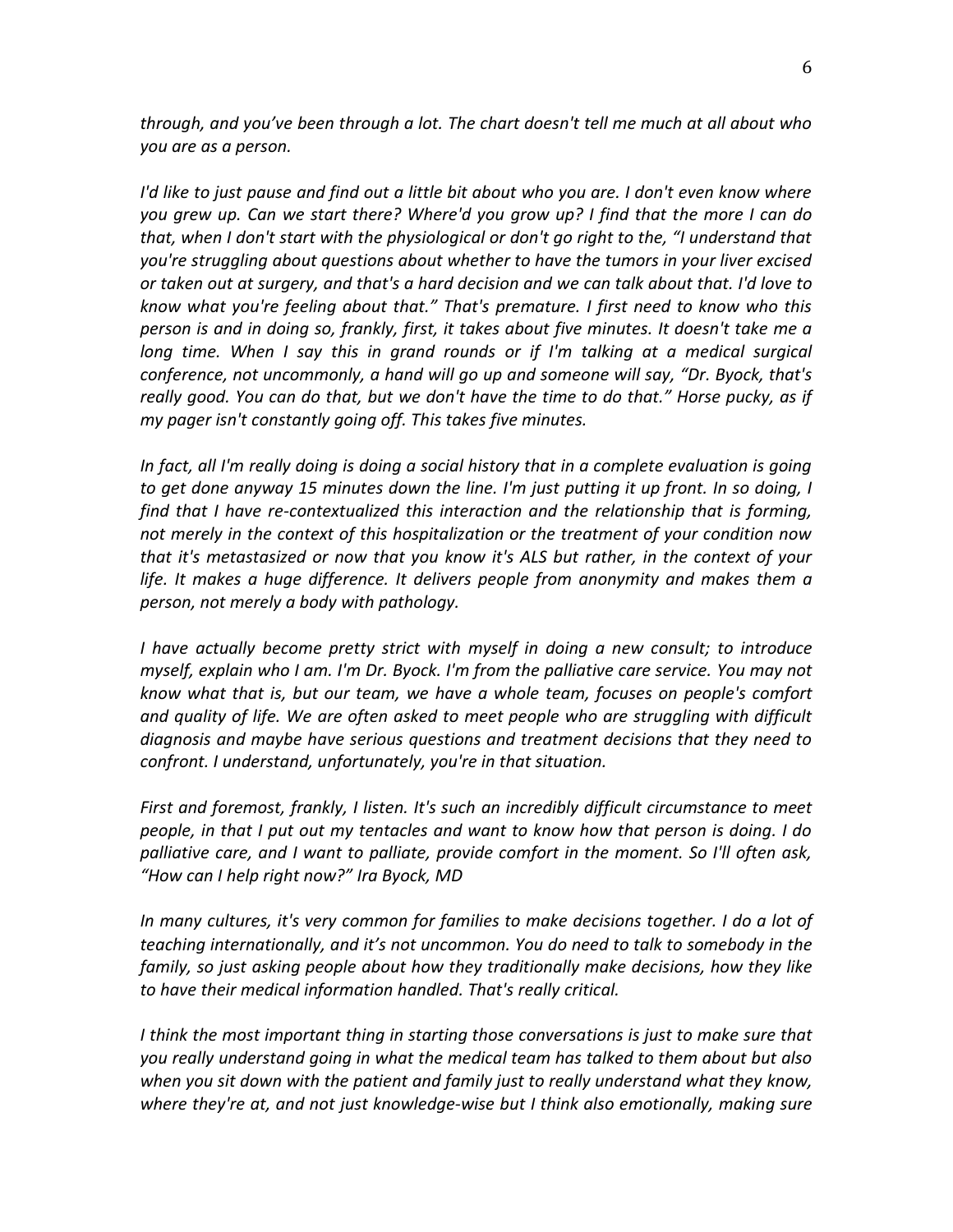*the right people are in the room. I think starting off in the right way is critical to actually having the rest of the conversation, making sure that it's something that they are able to talk about at that particular point. I think one of the things that I learned as a hospice and palliative medicine physician that I didn't know in my training is to actually ask people permission if this an okay time to talk, or even how much information they wanted. That's not traditional teaching, even though it has served me very well because it's really allowed the patients to have more control over the conversation. Holly Yang, MD*

In our fast paced health care system, the culture promotes action. It is easy to lose track of the fact that often, it is our human presence that is most needed in providing care for people facing the end of their physical lives. Listening is our greatest and most overlooked tool. Developing a practice of active listening is supportive in our personal and professional lives.

### **ACTIVE LISTENING PRACTICE**

We often listen with partial attention and miss opportunities to connect. This exercise can help you express active interest in what another is communicating, allowing them to feel heard. This is especially helpful in difficult or vulnerable conversations. Research indicates that this helps people feel understood and can improve relationship satisfaction.

The time required is at least 10 minutes with a recommended practice frequency of at least one time per week.

**Instructions:** Find a quiet place to talk with someone who is close to you. It is important to create safety without interruption or distraction. Invite the other person to share with you, what is on their mind. As they do, practice following the steps listed below. The more closely you are able to follow the steps, the more effective your active listening is likely to be. This becomes easier with time and practice.

\*\*It is important to allow yourself to feel natural and not forced. Perfectionism and criticism are great saboteurs of vulnerability. The art of presence, listening and relationship is an art that can be developed with time, intention and practice.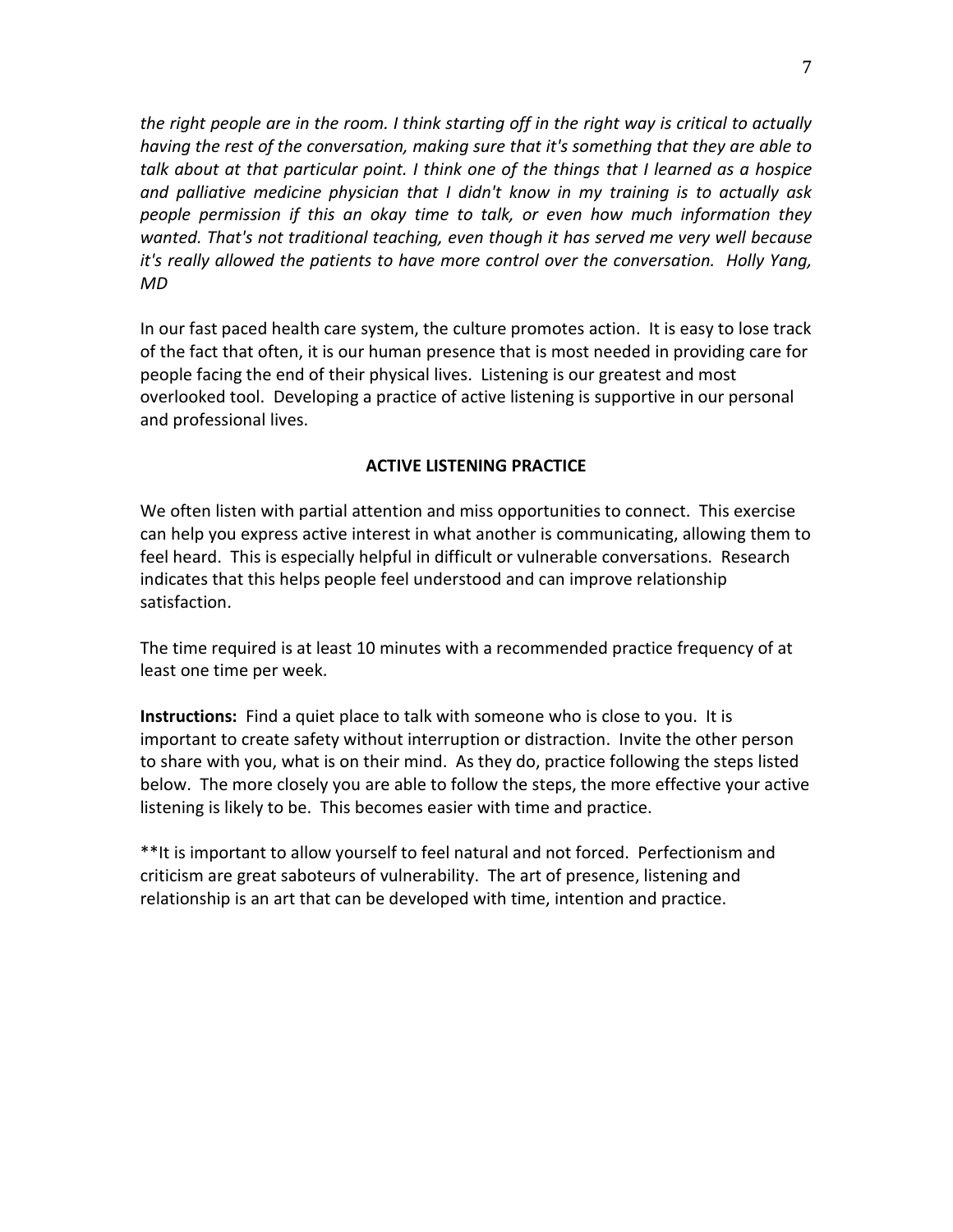- **1. Reflect:** After the person if finished speaking, reflect back to them, beginning with, "what I heard you say is  $\blacksquare$  " or "I understood you to say  $\blacksquare$ " Make sure what you heard is what they meant.
- **2. Inquire:** When appropriate, ask questions to encourage the other person to elaborate on his or her thoughts and feelings. Be careful that you don't make assumptions about what the other person means. Instead ask questions to clarify his or her meaning, such as, "When you say\_\_\_\_, do you mean\_\_\_\_"?
- **3. Express Empathy:** If the other person expresses challenging feelings, strive to validate rather than question or defend against them.
- **4. Use Engaged Body Language:** Communicate your engagement and interest by making eye contact, nodding, facing the other person and maintaining an open and relaxed body posture. Avoid distractions, such as checking your phone. Be aware of facial expressions that may communication disapproval or disgust.
- **5. Avoid judgment:** Active listening is meant to provide acceptance without judgment, even if you disagree with what the person is saying. Avoid interrupting or planning a counter-argument in your mind while the person is speaking.
- **6. Avoid Advice Giving:** Problem-solving is likely to be more effective after both conversation partners understand one another's perspective and feel heard. Giving advice to the other can be counter-productive.
- **7. Reciprocate:** Practice taking turns. After engaging in the above steps, ask if it's ok if you share your perspective. Be careful and use "I" statements, such as "I was frustrated."

Active listening supports end-of-life communication in that people begin to feel understood and less threatened. When we improve communication, our relationships with patients, families and colleagues become more satisfying, leading to the development of trust.